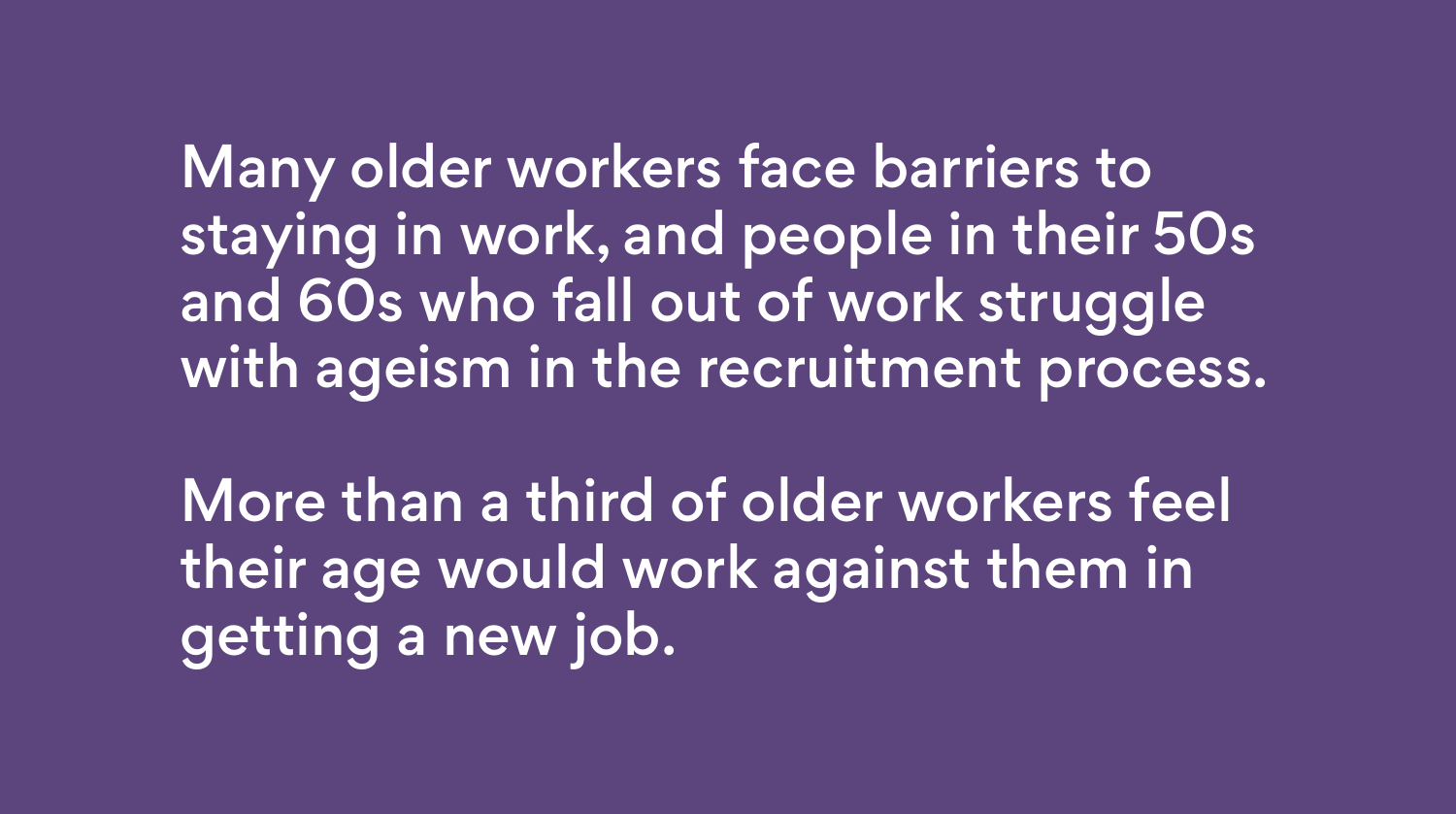**One in five employers believe that age discrimination occurs in their organisation.**



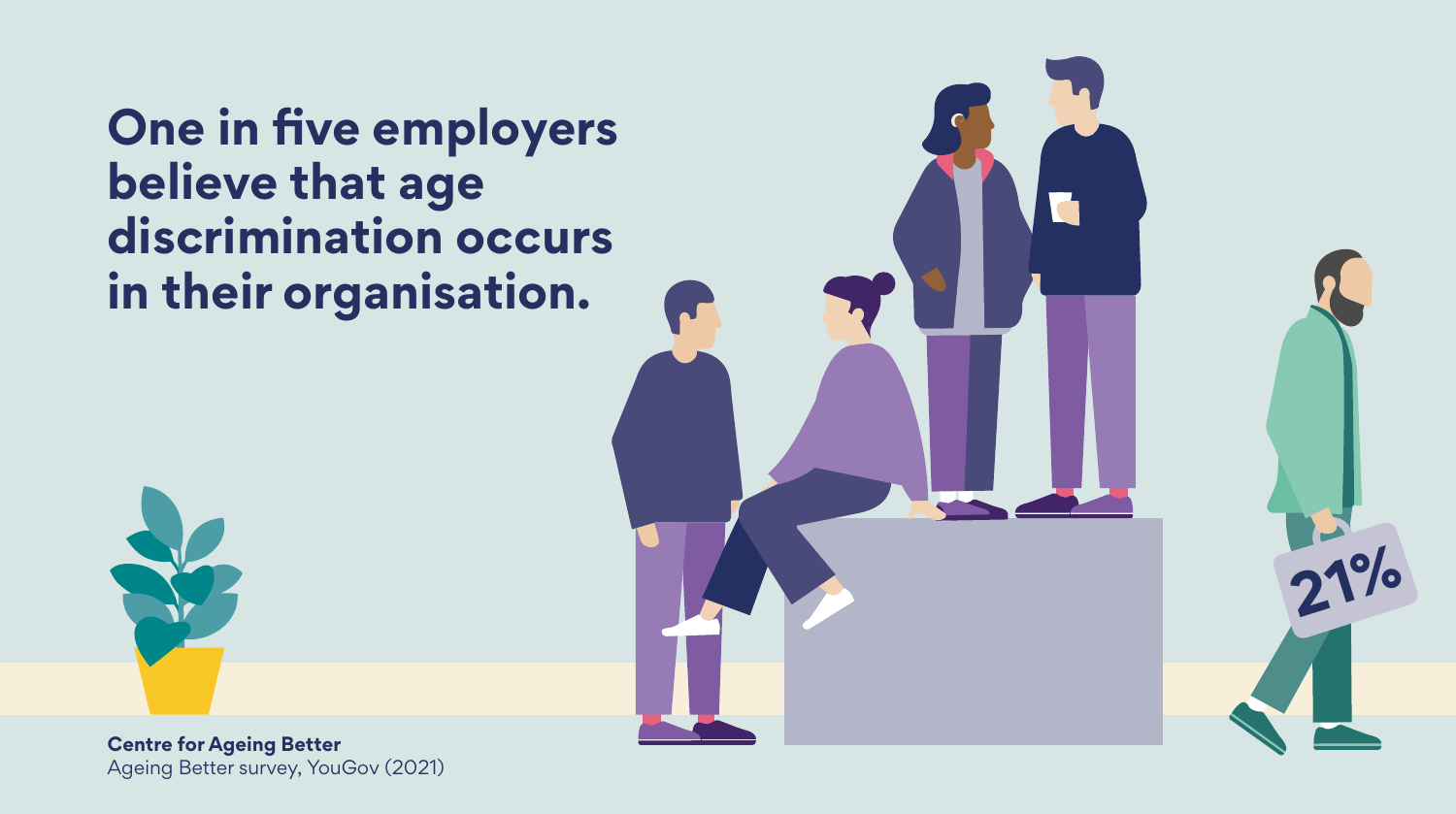Mixed age teams, including older workers, are a vital part of a successful workforce.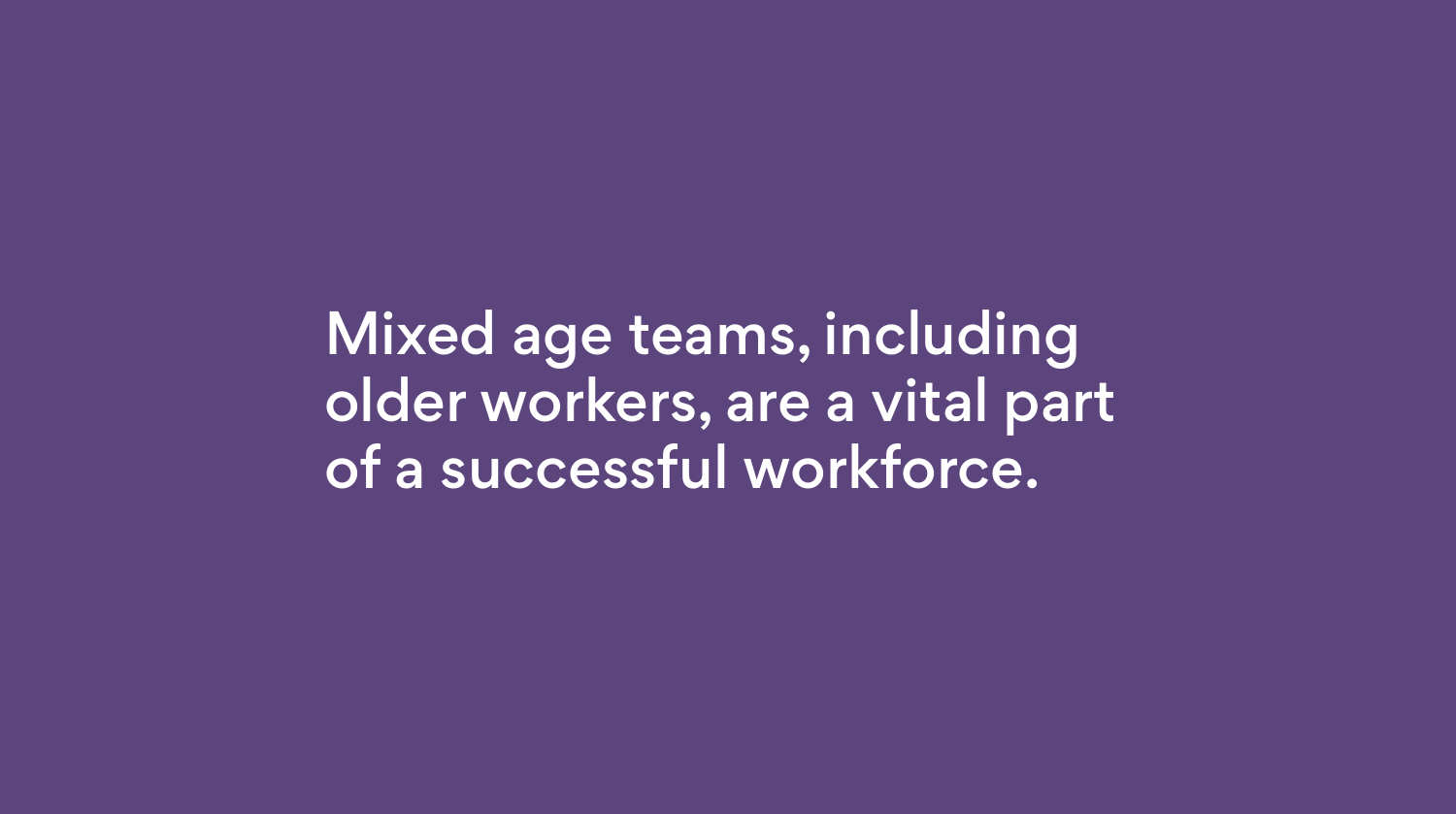**Three quarters (76%) of employers see older workers' experience as crucial to their organisation's success.**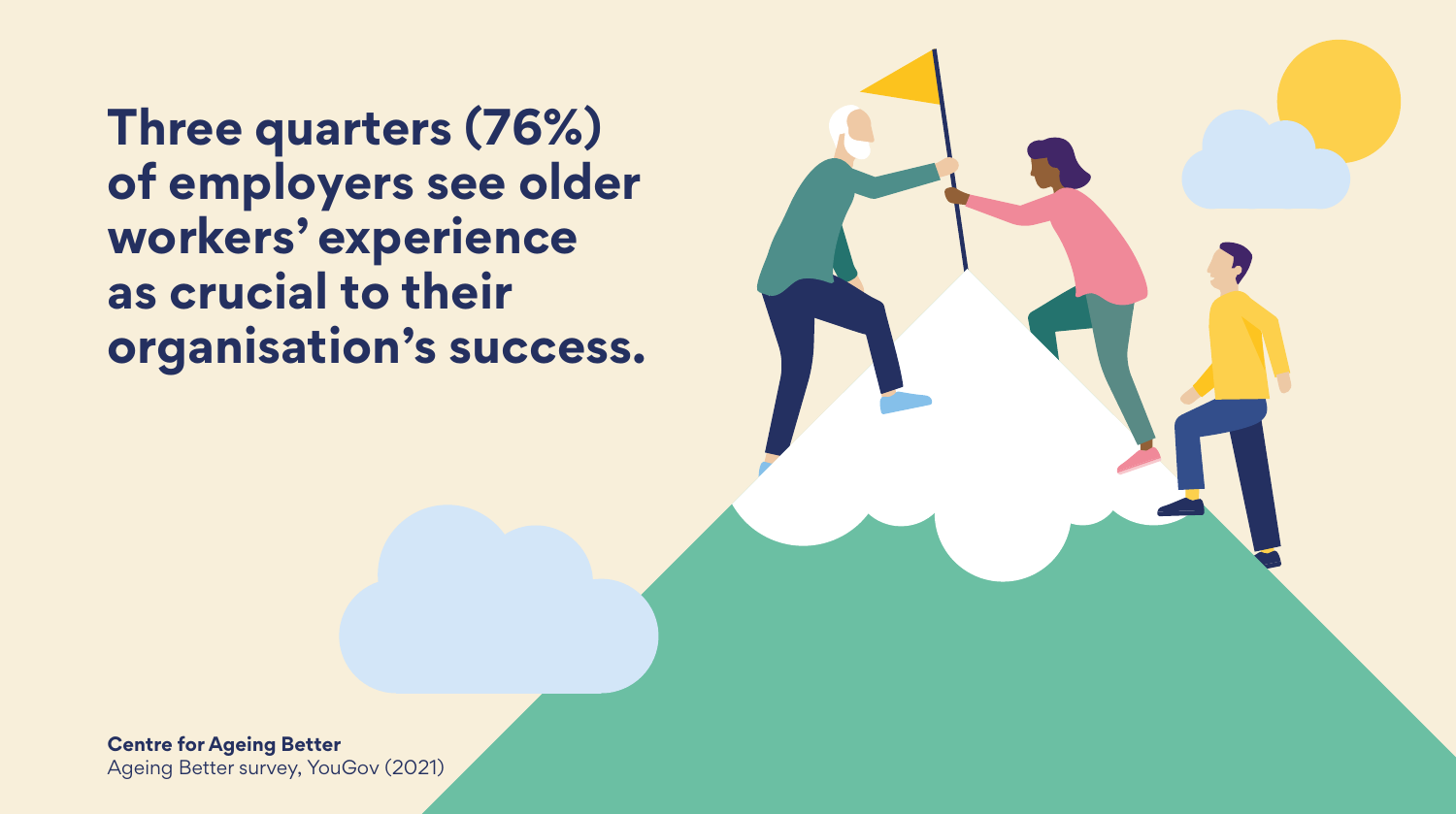**More than half (54%) of employers agree that an age-inclusive workforce would increase productivity.**

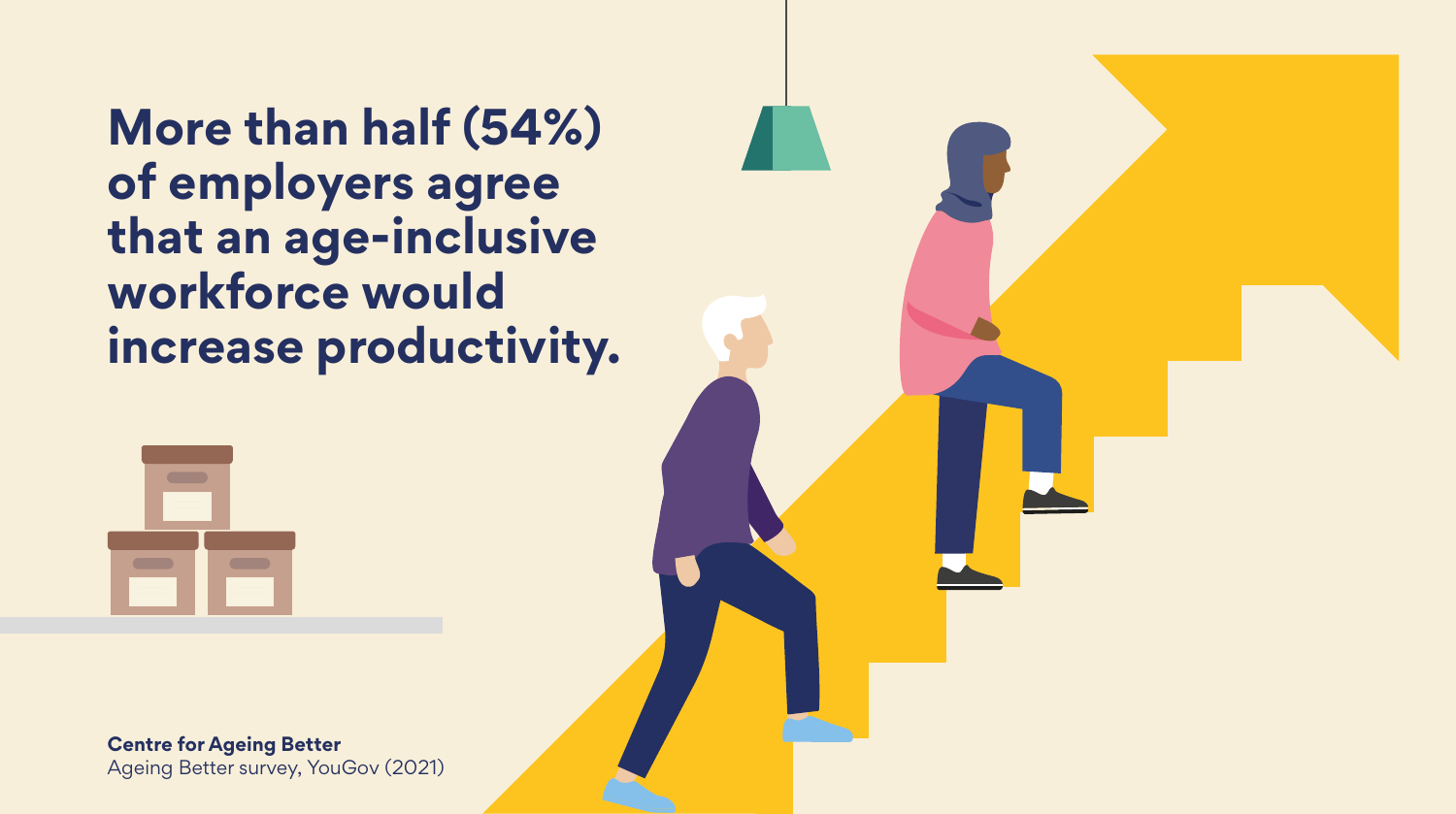**Almost 4 in 5 of employers say that older workers would bring depth and breadth of experience to their organisation.**

**86%**

**CV**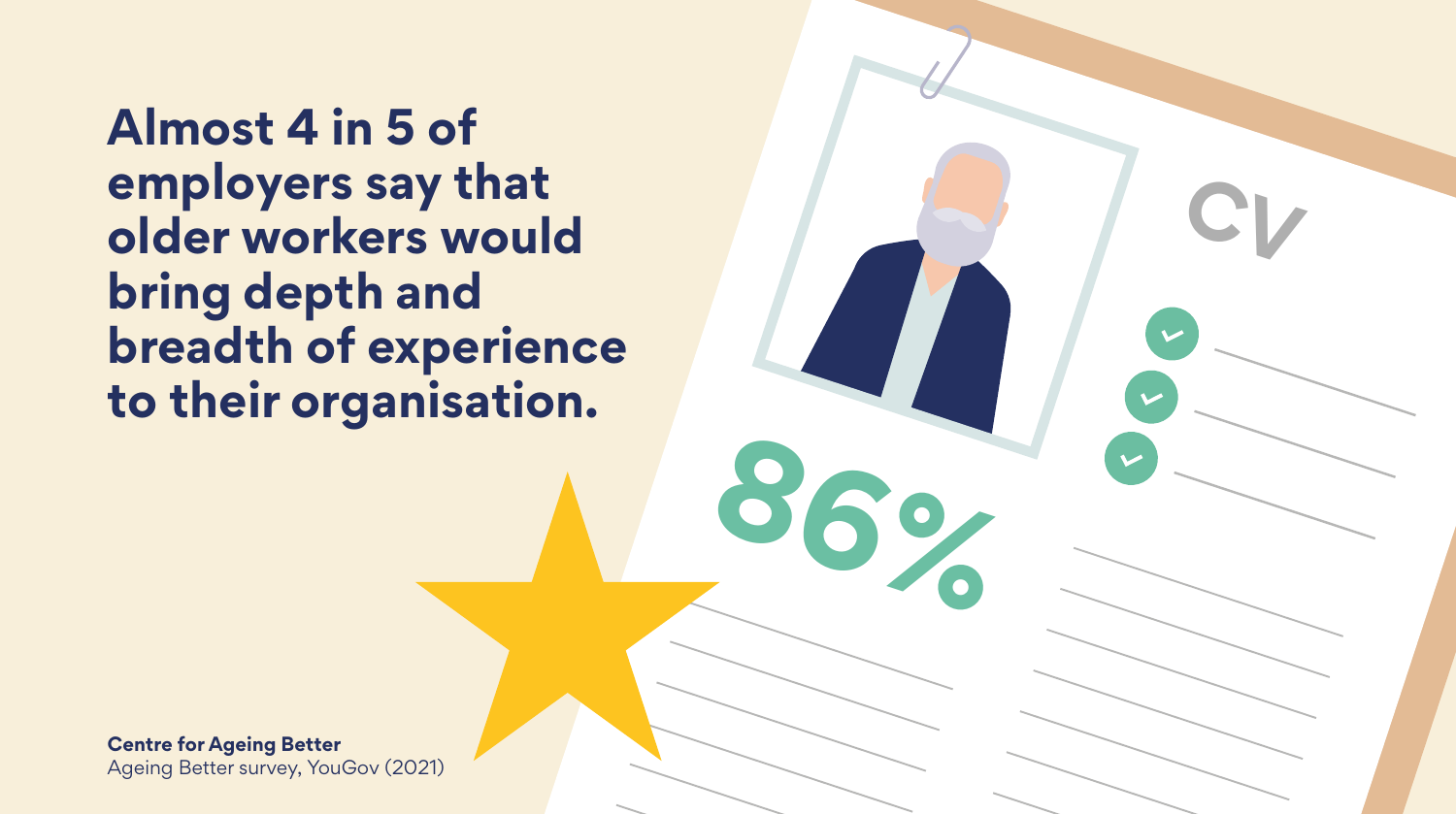With few employers focusing on age diversity, older workers continue to be disadvantaged in the labour market and employers are missing out on their experience.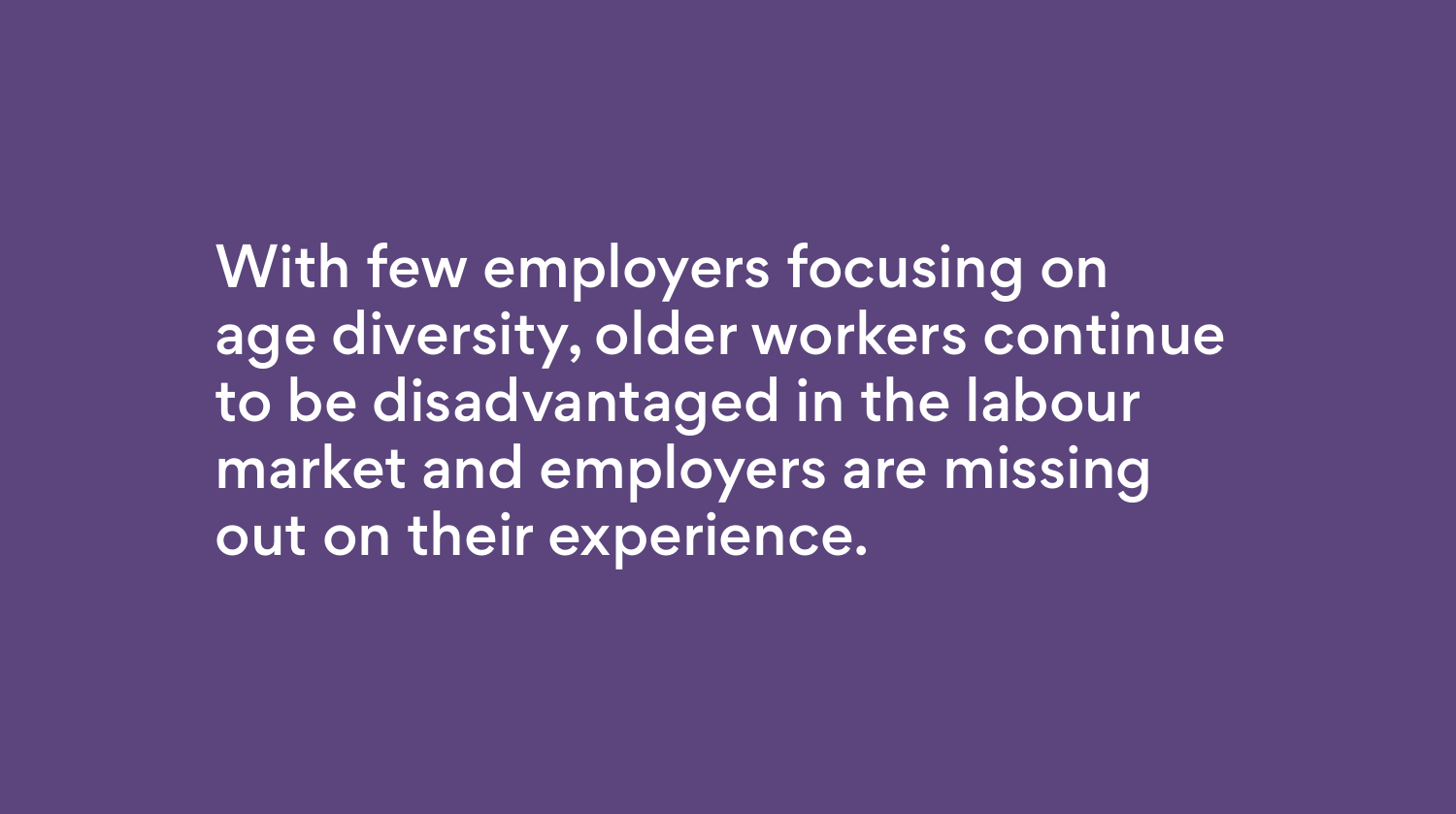**Less than half (49%) of employers say that age is covered by their existing diversity and inclusion policies.**

**Policy**

 $\overline{\textbf{C}}$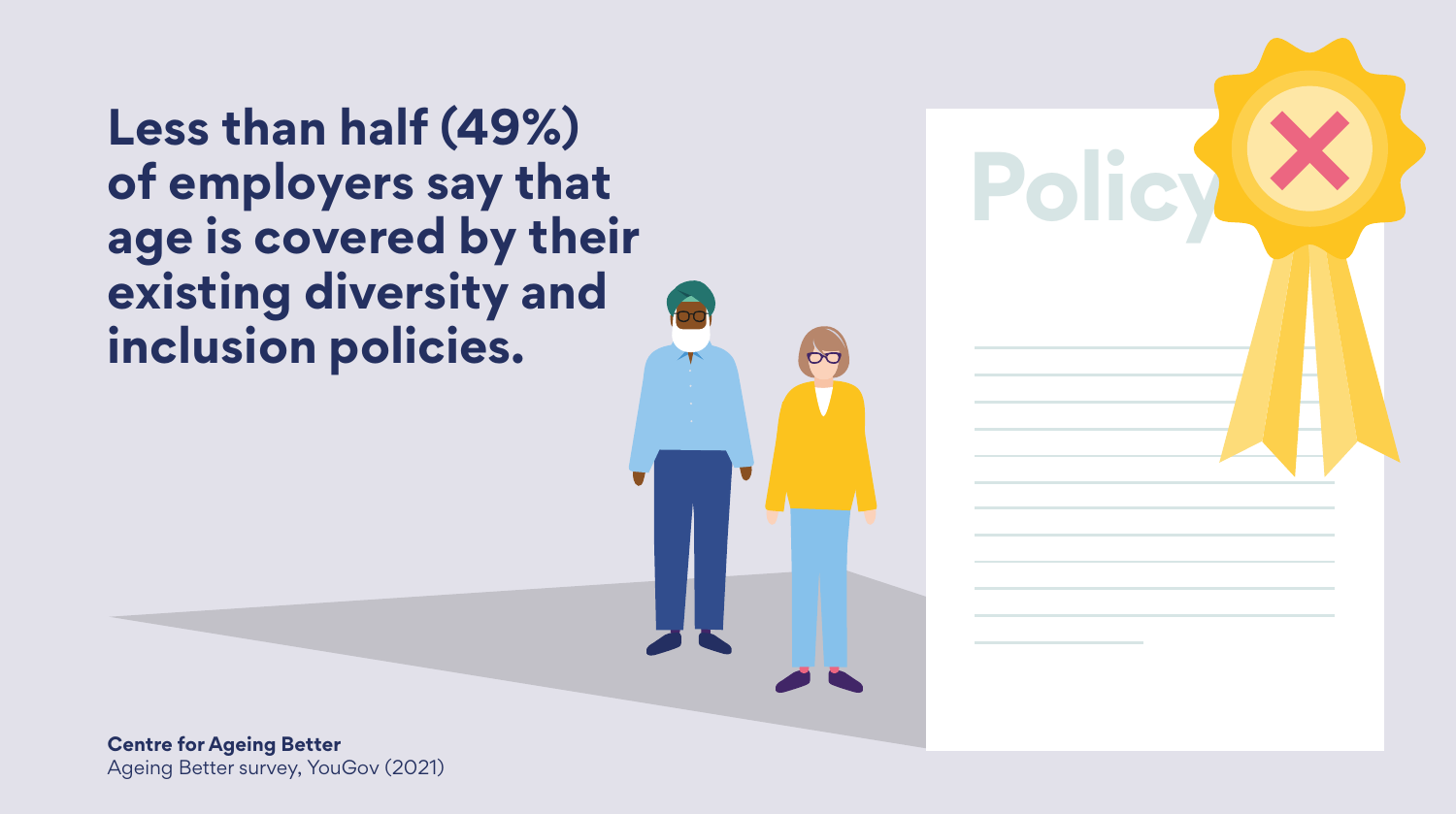**7% of employers say they haven't heard**  of age inclusivity in<br>the workplace. 7% of employers say<br>they haven't heard<br>of age inclusivity in<br>the workplace.<br>extra for Ageing Batter.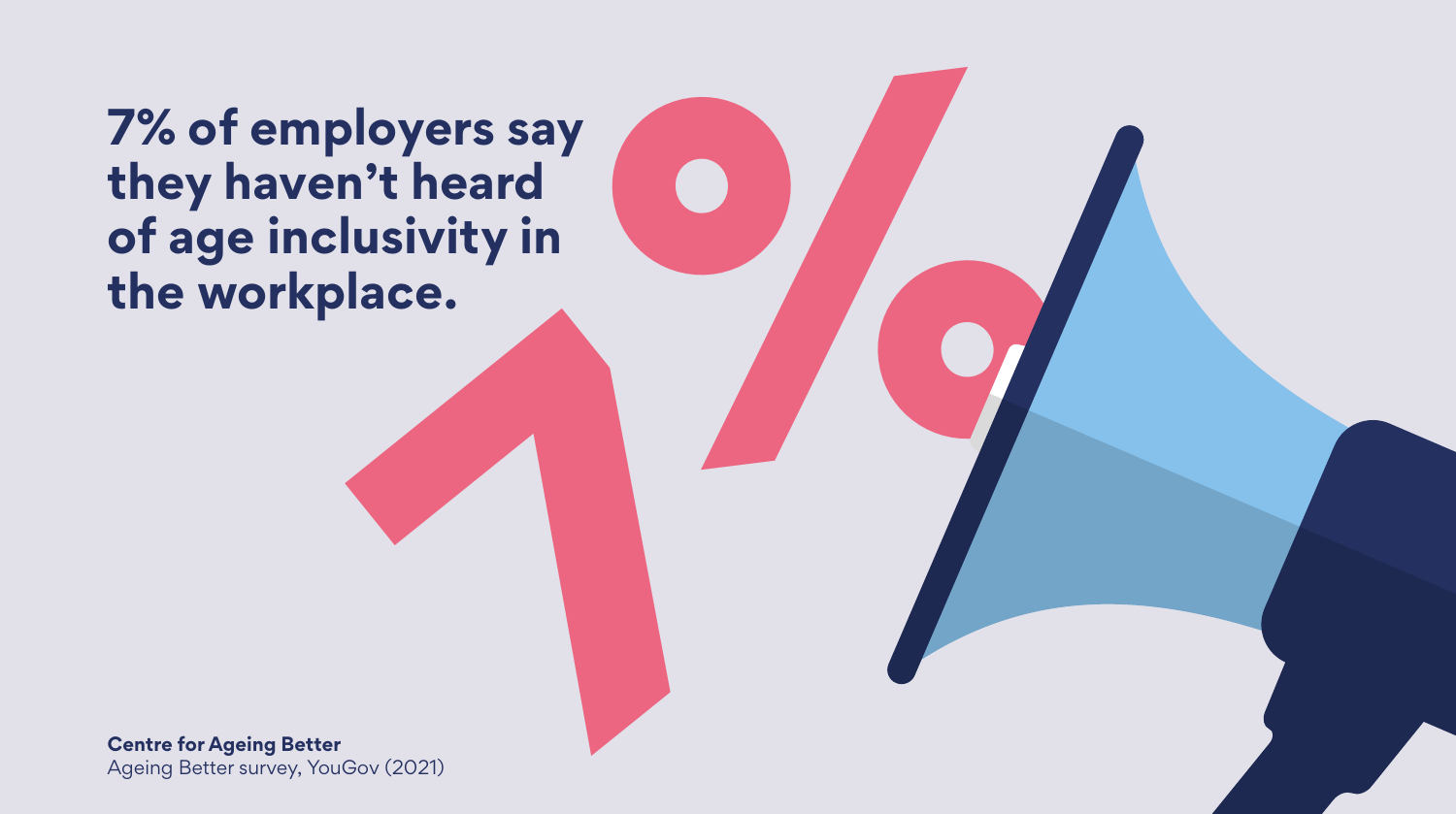This situation is unlikely to change unless more employers take action to create a multi-generational workforce that harnesses the

talents of workers of all ages.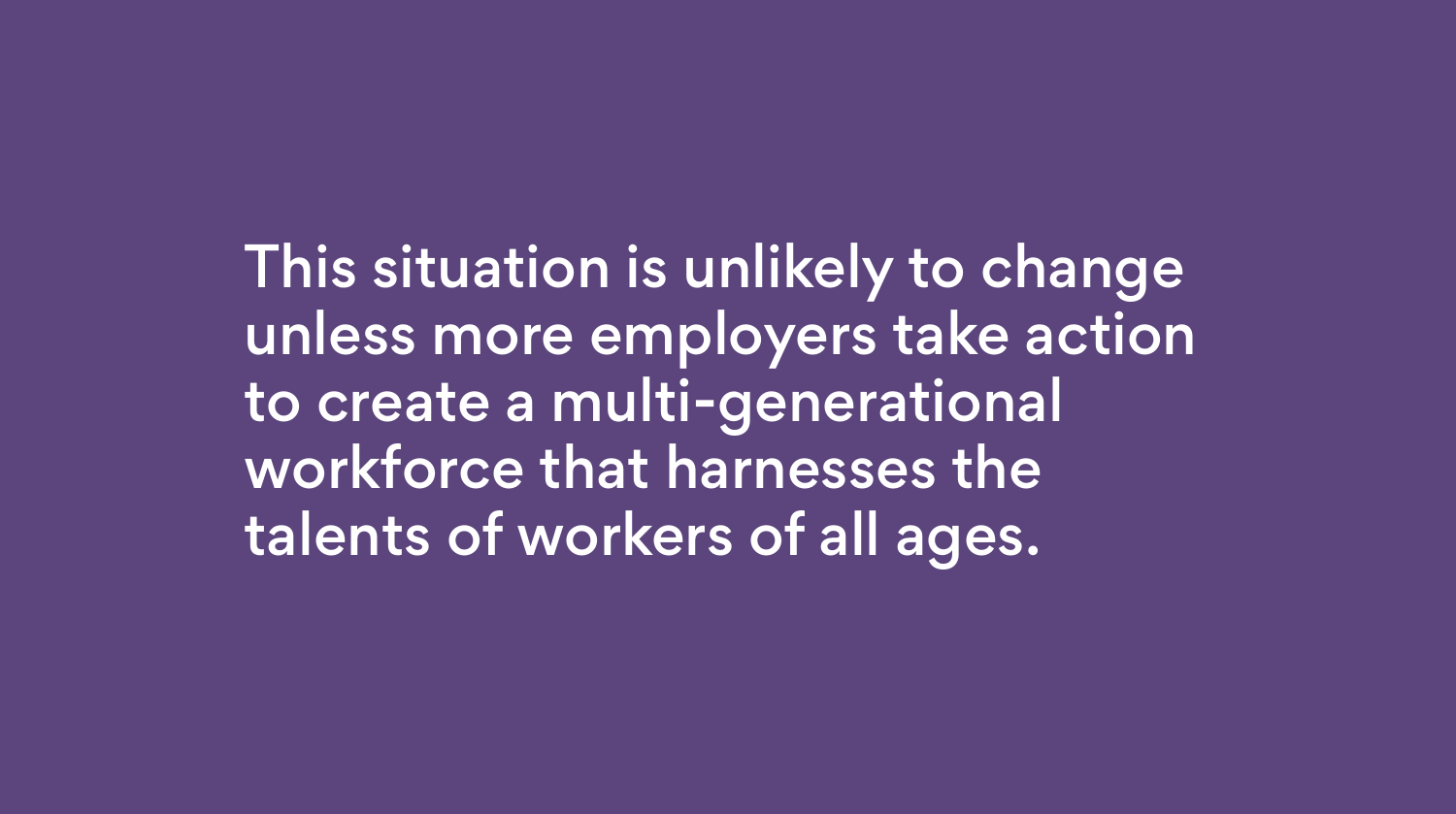**Employers say that prioritising age above other issues is the biggest barrier to introducing age-inclusive practices (29%).**